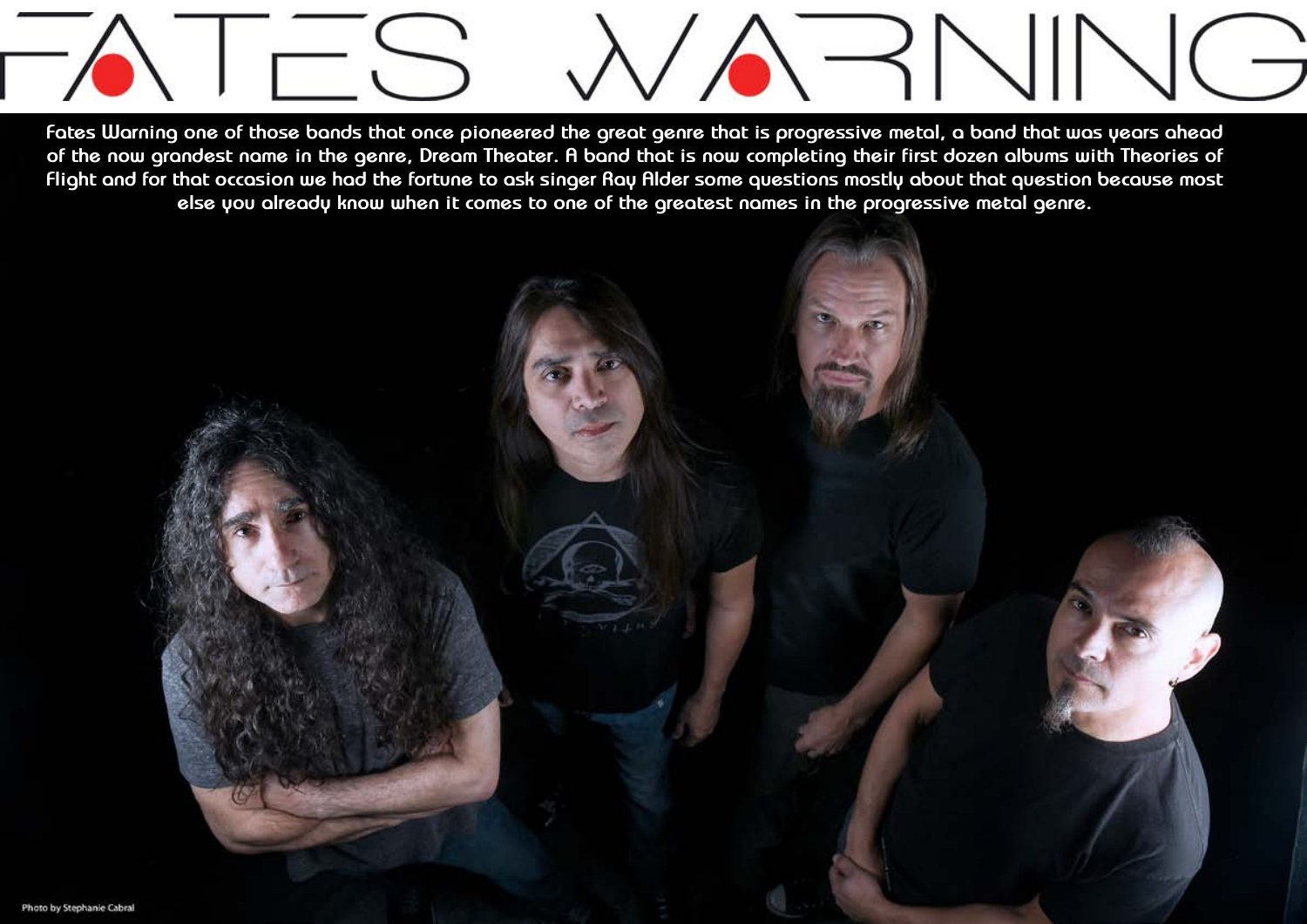Design by Daniel Källmalm **3 4**



written by daniel källmalm PHOTOS AS STATED ON THE PICTURE published on 2016-06-22

Still, let us backtrack just a little Jim Matheos, the most distinctive bit anyway because the story of Fates Warning is a long one and we cannot really have a lone article about a band with such a history without at least writing something about it. It all started long ago, in 1982 when vocalist John Arch, guitarists Jim Matheos and Victor Arduini, bassist Joe DiBiase, and drummer Steve Zimmerman, in Hartford Connecticut members the band has gone thin the United States of America, formed the band. Two years later in 1984 the debut "Night On had three-year gaps between the Bröcken" saw the light of day, at albums except for the long gap that time they were more into the regular NWOBHM meets American styled metal but for each ferent Light" that was released release they got more and more three years ago. progressive.

changed their line up many times and the only remaining member Guardian" that was the band's from that time in 1982 is guitarist change was probably when original vocalist John Arch who was with the band for three albums was replaced by Ray Alder for the "No Exit" album in 1988, but the band has changed members many times which might explain why they keep evolving in different direction musically for every album. Other than changing rough several hiatuses and since 1991- album "Parallels" They've between "FWX" and their latest album to date "Darkness in a Dif-

During the years the band has band formed, 32 since the debut and 30 years since "Awaken the first album to chart and also the first Metal Blade album to chart. This writer would claim that of all the successful works of this band the best one is "A Pleasant Shade of Gray", a complex no bullshit album that is only for a select audience and apparently Mr Alder agrees.

> gends Fates Warning and fans resting name, it is also something "Theories of Flight" is an intethat has made the world a lot smaller as we are now capable of ces on our little planet but the album isn't really a concept album about airplanes as the title actually comes from the artwork; an

34 years have passed since the it wasn't memorable and things And that is just how this writer thinks it should be, but of course that album wasn't too well received back then as people claimed

- I would have to agree with you… "A Pleasant Shade Of Gray" is probably my favourite of the albums we've done… It is an album that I feel we wrote for ourselves, not having to think if there would be a single or a video for it. Just music…

like that. It has however earned a much higher status now and many claim it to be an inimitable album and other accolades like that.

And with that history lesson, in extremely short form, let us get to the point with the new album "Theories of Flight".

## **Theories of Flight**

1st of July 2016 marks the release of "Theories of Flight" the twelfth album by progressive metal lewould certainly hope that it is much more fun and interesting than Ray Alders answer to being quickly traversing great distanasked to describe the coming album.

- I would describe it as a heavy melodic album with some hooks and melodies that I believe are artwork found by Jim Matheos. our signature sound.

though, he explains that the al-record. Originally it was going bum stands on its own, different but with a sound still recognisable as a Fates Warning sound. - After recording so many albums over the years I believe that we have found our formula for writing music. It's always a chal-

lenge to write a new record but as difficult as this one was, it was always a pleasure to begin to hear the songs take shape.

When asked to elaborate and feel of the lyrics for the new - It fit perfectly with the flow

from what they have done before but once Jim saw the artwork and to be called "Ghosts Of Home", title it was an easy decision to re-name it, seeing as it fit so well with the underlying theme of the lyrics.

> It is a distinctive artwork, not really similar to anything this band has used for any of their previous albums but also quite different for an album artwork in general. The artwork is done by an artist named Graceann Warn who has done artwork for album covers before but Fates Warning is the biggest name she has worked with and the painting itself is focused on birds and their flight. The artwork is in general the original work but slightly changed to accommodate the band name (obviously) and also with the number 12 to commemorate that it is the band's twelfth album.